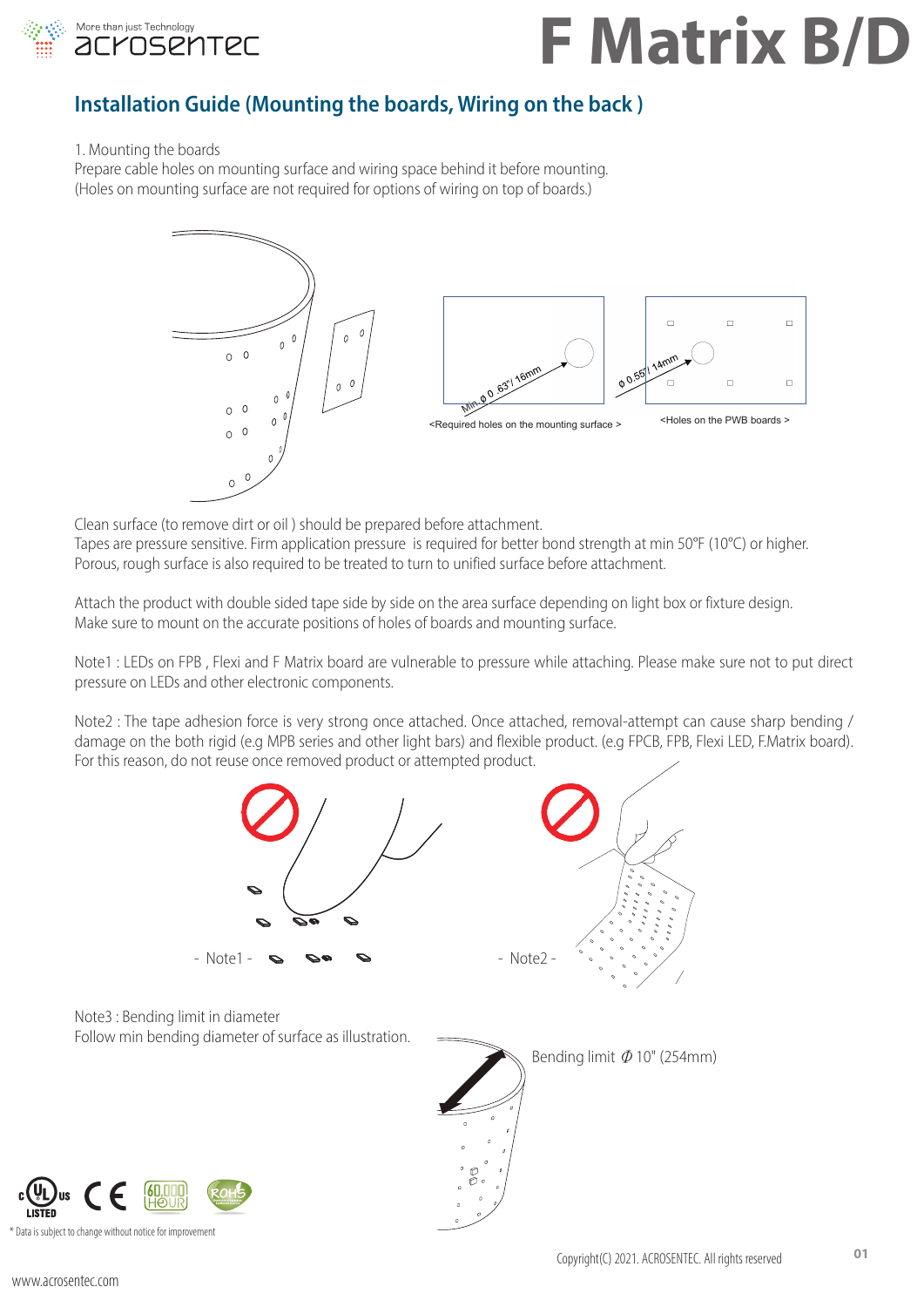

### **Installation Guide (Mounting the boards, Wiring on the back )**

2. Wiring between boards (at the back)

[For \*\*XFC0 , \*\*C03 type ]

Place the connectors through the holes from back and connect the receptacles between boards.





Gently pull the extra (if any) length of cables behind and tie it to keep them behind.



\* Data is subject to change without notice for improvement

**160,E**<br>1H©

Jus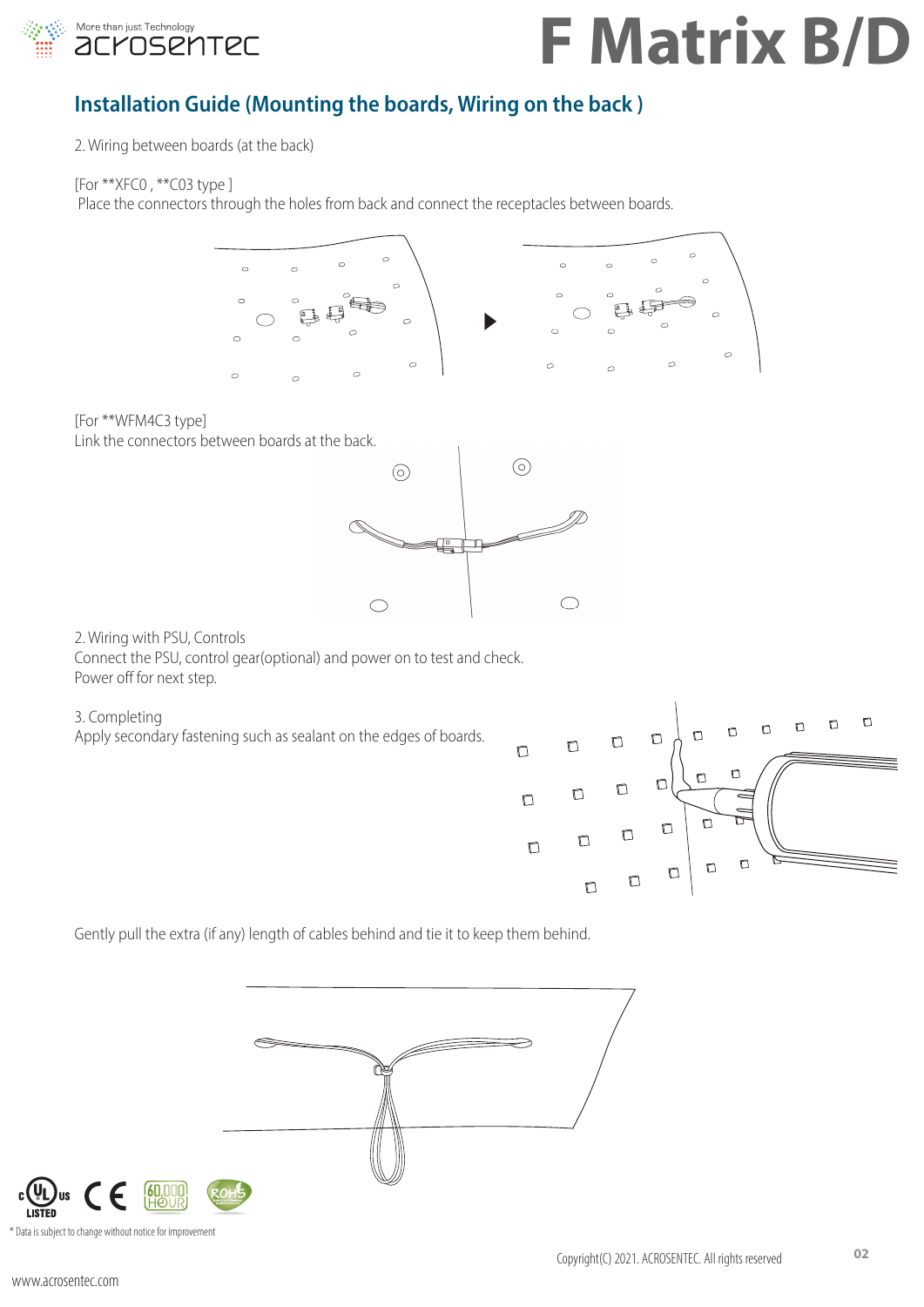

### **Installation Guide (Mounting the boards, Wiring on top)**

1. Mounting the boards

Clean surface (to remove dirt or oil ) should be prepared before attachment. Tapes are pressure sensitive. Firm application pressure is required for better bond strength at min 50°F (10°C) or higher. Porous, rough surface is also required to be treated to turn to unified surface before attachment.

Attach the product with double sided tape side by side on the area surface depending on light box or fixture design. Make sure to mount on the accurate positions of holes of boards and mounting surface.

Note1 : LEDs on FPB , Flexi and F Matrix board are vulnerable to pressure while attaching. Please make sure not to put direct pressure on LEDs and other electronic components.

Note2 : The tape adhesion force is very strong once attached. Once attached, removal-attempt can cause sharp bending / damage on the both rigid (e.g MPB series and other light bars) and flexible product. (e.g FPCB, FPB, Flexi LED, F.Matrix board). For this reason, do not reuse once removed product or attempted product.



Note3 : Bending limit in diameter Follow min bending diameter of surface as illustration.



Bending limit  $\Phi$  10" (254mm)

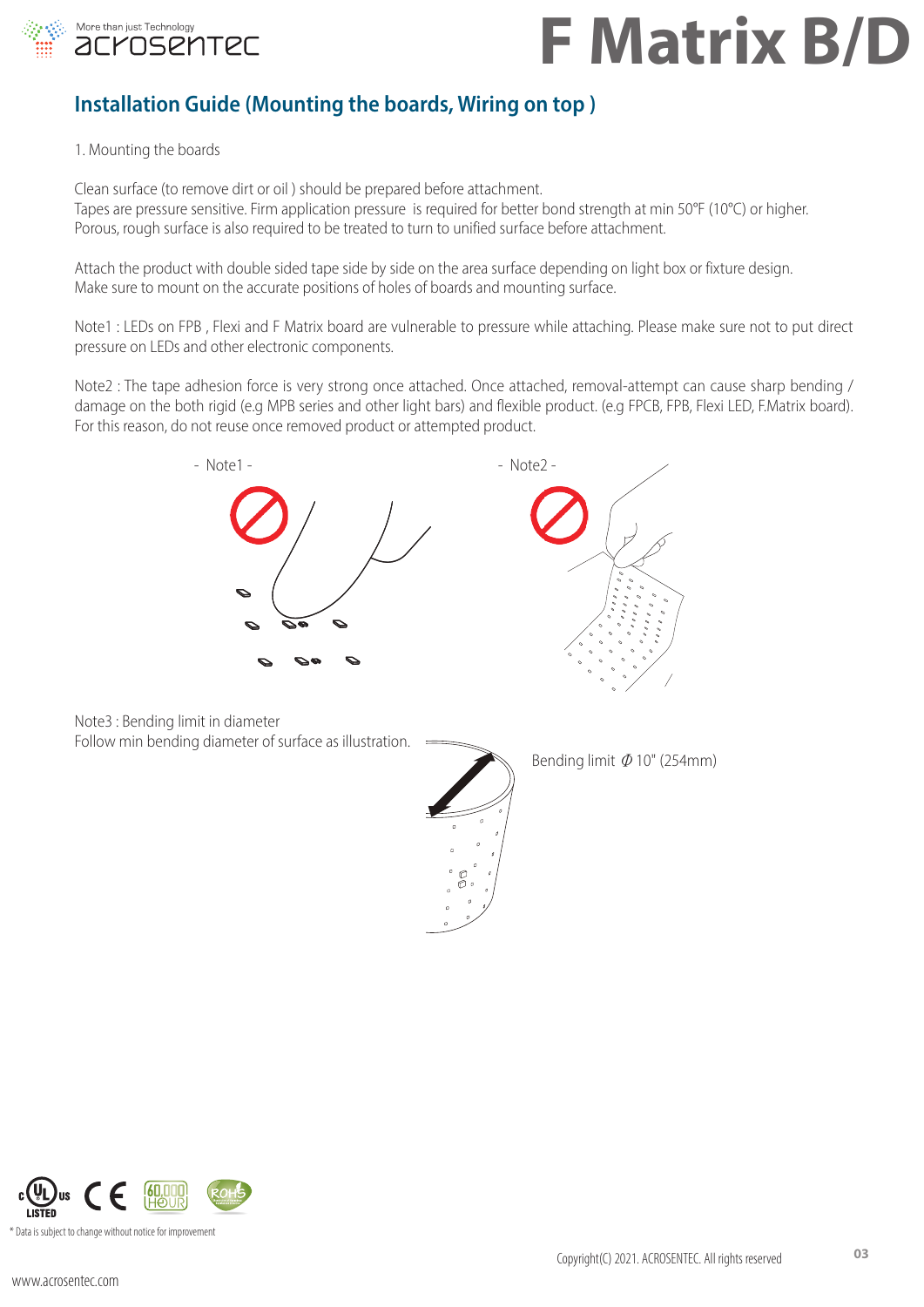

### **Installation Guide (Mounting the boards, Wiring on top )**

2. Wiring between boards (on top side)

[For \*\*XFC0 , \*\*C03 type ] Connect the receptacles between boards



[For \*\*WFM4C3 type] Link the connectors between boards.



2. Wiring with PSU, Controls

Connect the PSU, control gear(optional) and power on to test and check. Power off for next step.

#### 3. Completing

Apply secondary fastening such as sealant on the edges of boards.



In order to prevent cables from blocking the light, apply sealant on cables to be held in position





Copyright(C) 2021. ACROSENTEC. All rights reserved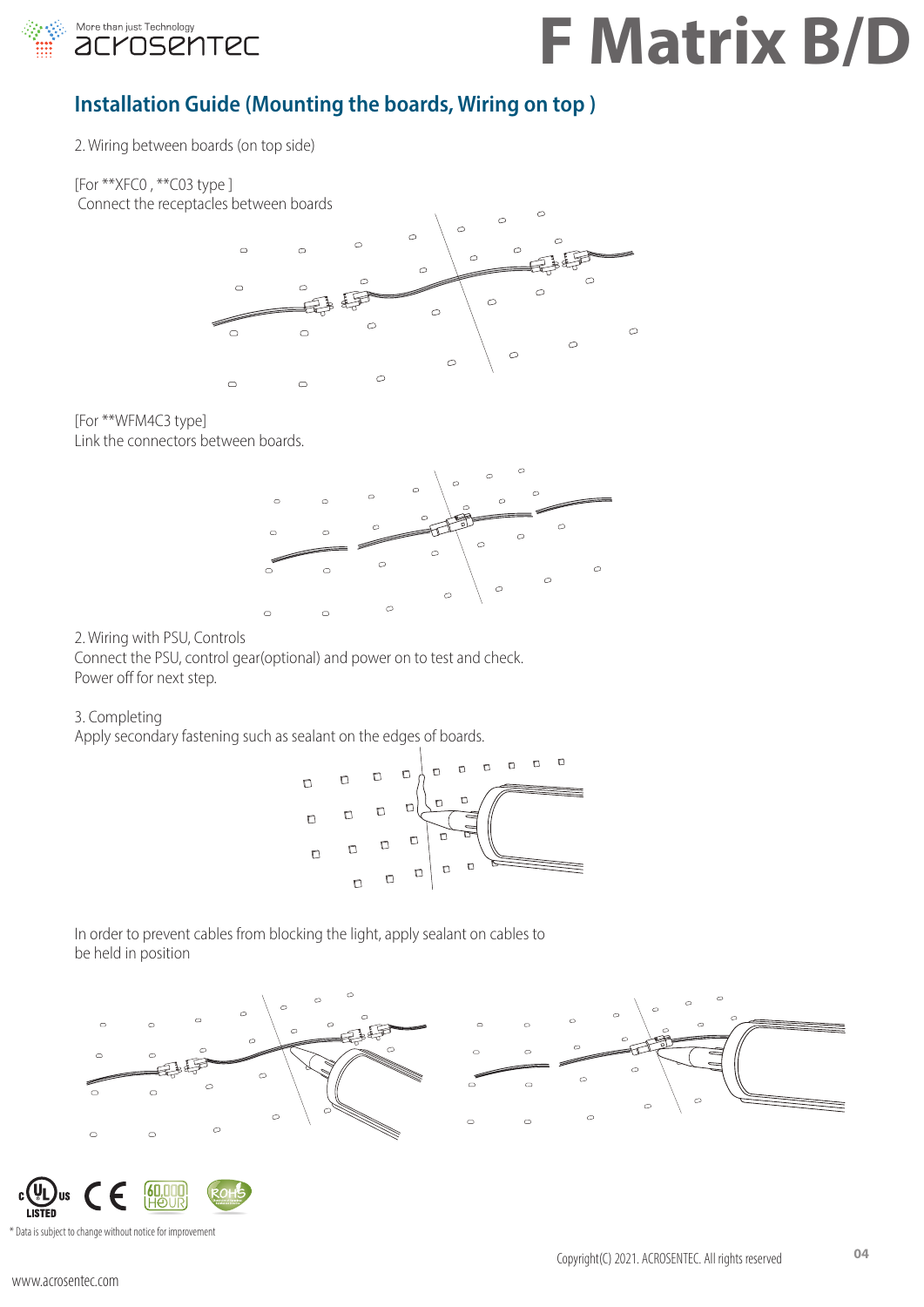

### **F Matrix B/D** Serial interconnection (Nth) L IMQI

### **Installation Guide (Max runs, Electrical wiring)**

#### **Max runs**

........<br>- Each serial interconnection (runs per DC feed) of LED light(Load) must not exceed specified max serial length or 90% of LED driver capacity. At the same time, total load , including parallel connections, should not exceed 90% of the capacity of LED driver. ... 3rd ...

#### **Electrical wiring**

. LED Driver + F MATRIX B/D (without dimmer)



#### . LED Driver + F MATRIX B/D (with controller , dual white)



. LED Driver  $+$  F MATRIX B/D (with 0-10 / 1-10 dimmer)

![](_page_4_Figure_11.jpeg)

\* Data is subject to change without notice for improvement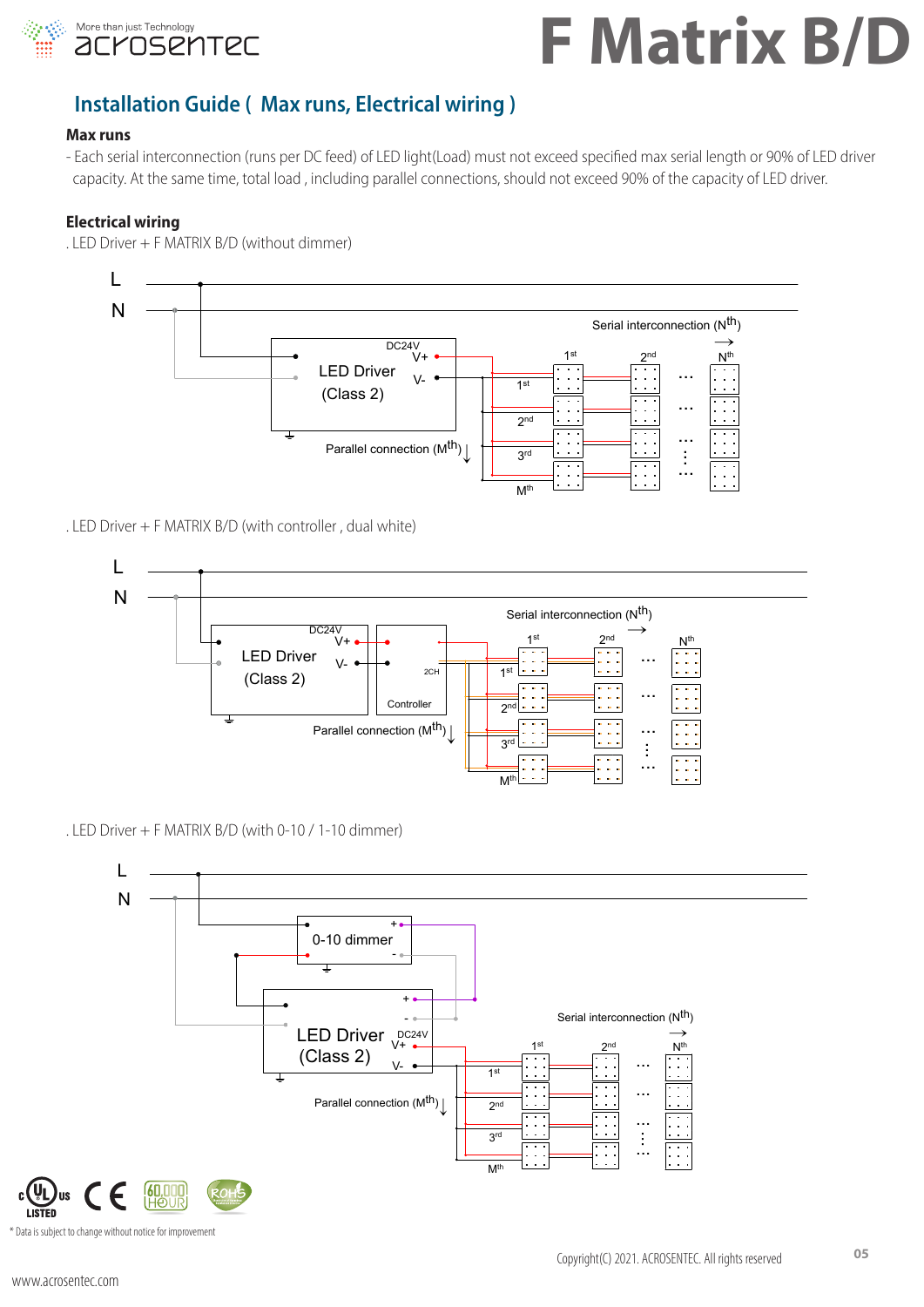![](_page_5_Picture_0.jpeg)

### **Precautions**

#### **General precautions**

- Read carefully and follow precautions, manual and specifications of the product before start of installation of this product. ACROSENTEC will not be held responsible for any defect or damage resulted from inconsistency of this precautions, manual and specifications.
- Installation must be proceeded by qualified personnel and according to rules and local ordinances.
- Handle with care while in transport, store and installation or removal. Excessive physical stress such as impact, bending or warping, pressing, compression or vibration can affect the products and cause fatal hazards.

- When handling Flexible product and FPCBs or LED lights without cover protection, do not touch, press or impact, loads on LEDs and components. A sharp tool also can make scratch / cut on circuit pattern and wires, resulting in fatal damage on product or other hazard such as electrical short circuit that can develop into defect and even fire.

![](_page_5_Figure_8.jpeg)

- In case of operating the product in constantly or repeatedly **harsh environment**, the product should be customized in production at factory. Harsh environment means a region or a place including but not limited to the space in high temperature or highly humid atmosphere or narrow recessed mounting sites and so on. Please refer to **ABL program** for such customization or bespoke production.

#### **Product inspection**

- Examine the product before installation. If any abnormal appearance on the product is observed, do not install and contact ACROSENTEC or an authorized distributor in order to prevent potential risks of malfunctioning and other hazards.
- Be mindful of information printed on product, label or packing.

#### **Check environment and space**

- Make sure the product's IP rating is suitable at the operating environment.
- Installation location should be reasonably spacious for heat radiation and air flow / ventilation.
- Completion of installation requires adequate protection against vandalism, insects and animals(and their possible urine).
- UL listing precautions : Product for 'Suitable for Damp Locations' mark must not be used wet location.

![](_page_5_Picture_18.jpeg)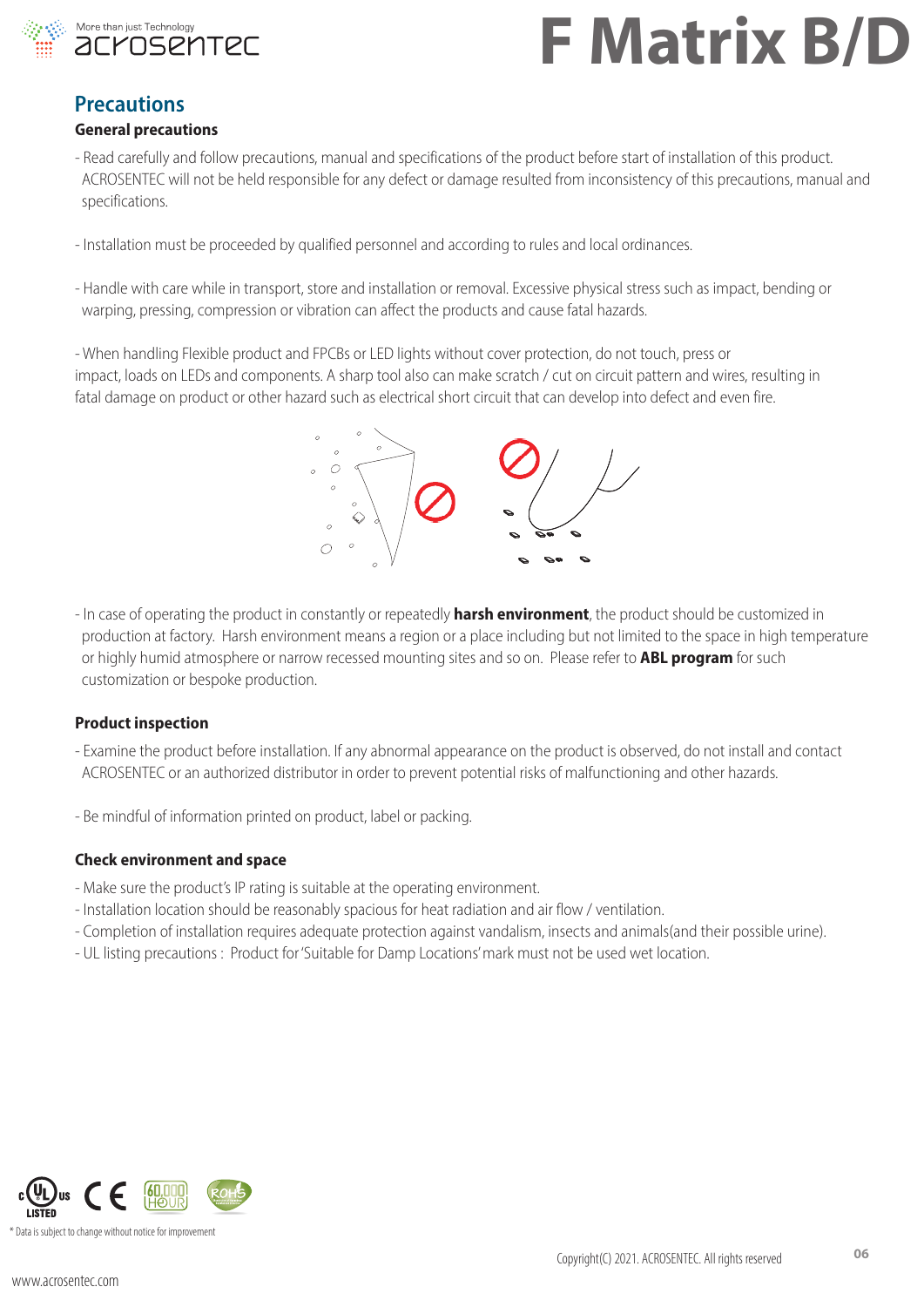![](_page_6_Picture_0.jpeg)

#### **Electrical, fire hazards**

![](_page_6_Picture_3.jpeg)

- In order to install safely and operate safely, follow 'Safety and cautions in handling LED driver and wiring' as well as 'Wiring manual , max connections '
- In use of a control gear or a dimmer, consult with ACROSENTEC or an authorized distributor to check compatibility and safety.
- Keep LED driver turned off until installation is completed.
- Wear insulated gloves or take necessary measures to avoid electrical injuries during installation.
- Do not disassemble the product. This may also cause lethal injuries and damages to the property.

![](_page_6_Picture_9.jpeg)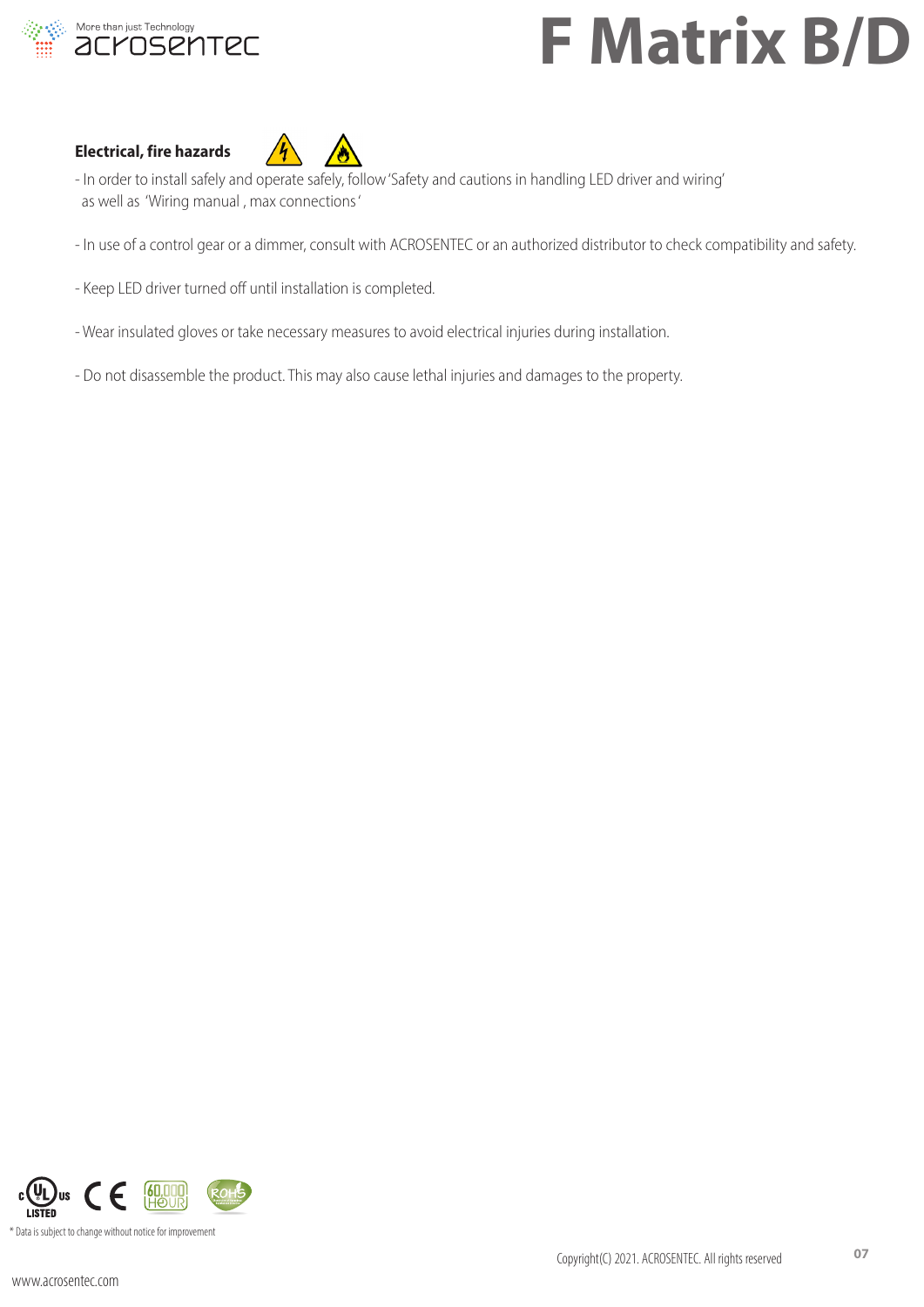![](_page_7_Picture_0.jpeg)

#### **Safety and cautions in operation**

- Surface of fixture may be hot. Please make sure to avoid skin contact with the operating surface and components.
- Avoid exposure to solvent type paint, similar chemical liquid or aerosol.
- Avoid direct contact with flammable object or liquid.
- Keep clear of object that interferes with heat radiation and air flow / ventilation.

- Prepare reasonable protection against dust, animals and insect. (Accumulated dust or insects can absorb and contain moisture that can cause short circuit on unprotected circuits of the boards. Periodic removal of such accumulation is recommended.)

- Do not use the product in an environment exceeding the specification such as temperature , IP rating, spacing and so on.
- If the product is damaged or abnormal status, immediately discontinue to use.

#### **Safety and cautions in handling LED driver and wiring**

- In order to avoid electrical injuries, short circuit or other lethal damage, make sure the LED driver is off before start of wiring the LED load or removal.
- Arrange wire connection from an single LED driver within a circuitry of LED Modules . (Do not share output of different LED drivers to the common loads.)

![](_page_7_Figure_13.jpeg)

![](_page_7_Picture_14.jpeg)